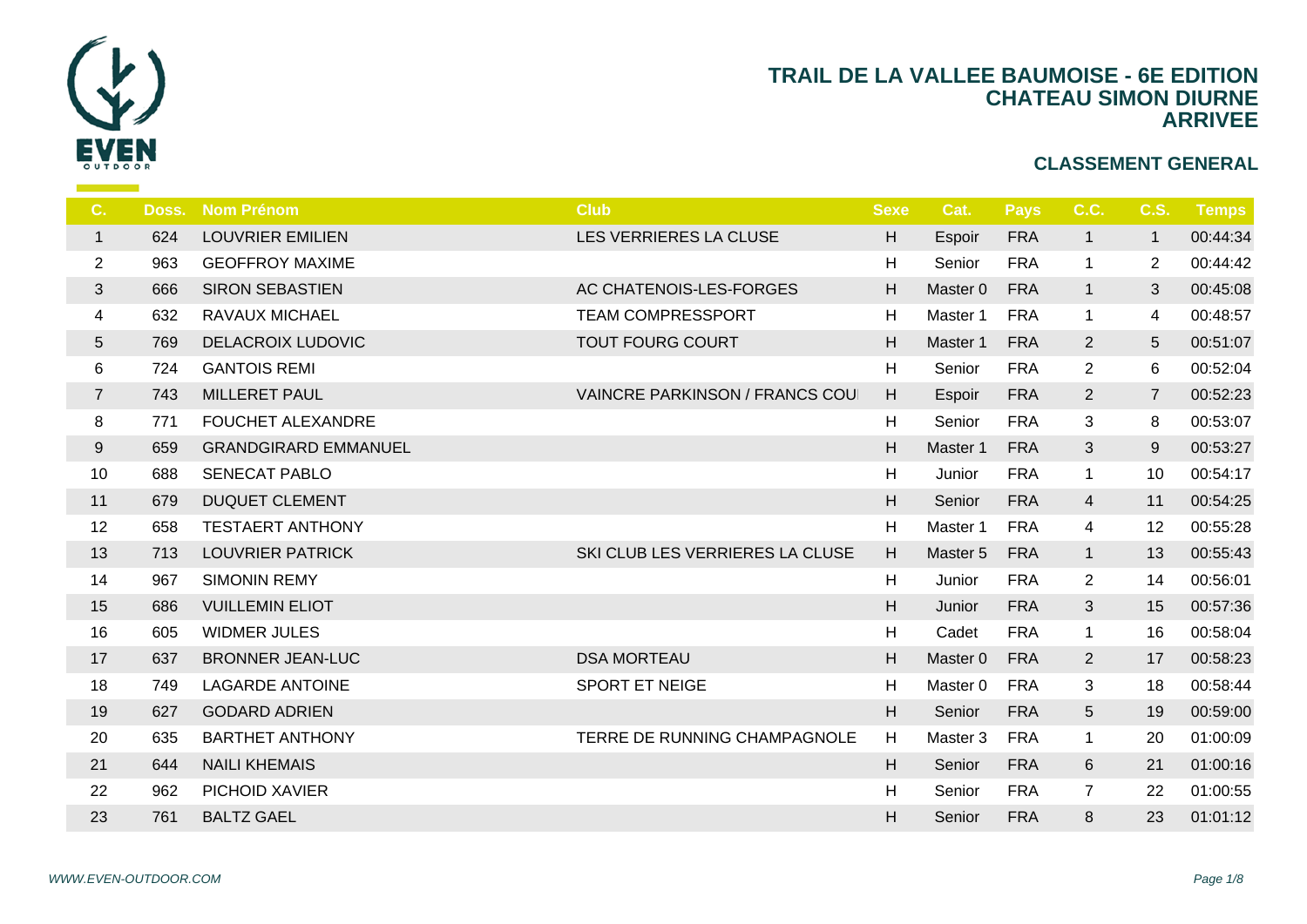

| C. | Doss. | <b>Nom Prénom</b>           | <b>Club</b>                 | <b>Sexe</b>               | <b>C</b>       |
|----|-------|-----------------------------|-----------------------------|---------------------------|----------------|
| 24 | 972   | <b>CASSARD SAMUEL</b>       |                             | H                         | Ma             |
| 25 | 765   | <b>JEANDENANS MARIUS</b>    | <b>TOUT FOURG COURT</b>     | H                         | $C_{i}$        |
| 26 | 656   | <b>JACOUTOT FLORIAN</b>     | EC BAUME LES DAMES          | H                         | Ma             |
| 27 | 626   | <b>BICHET JEREMIE</b>       |                             | H                         | Ma             |
| 28 | 754   | <b>LIGIER JEAN PHILIPPE</b> |                             | H                         | Ma             |
| 29 | 691   | <b>TALVA MATHIAS</b>        |                             | H                         | Ju             |
| 30 | 728   | <b>JOLY BENOIT</b>          |                             | H                         | $S_{\epsilon}$ |
| 31 | 750   | <b>FRANCOIS LUCIE</b>       |                             | F                         | $S_6$          |
| 32 | 615   | <b>VERNEY JEAN-LUC</b>      |                             | H                         | Ma             |
| 33 | 674   | <b>GUERCIF RACHID</b>       |                             | H                         | S <sub>6</sub> |
| 34 | 751   | <b>DORNIER STEPHANE</b>     |                             | H                         | Ma             |
| 35 | 673   | <b>DELACROIX LISA</b>       | <b>TOUT FOURG COURT</b>     | F                         | Ju             |
| 36 | 625   | <b>HUMBERT LAURENT</b>      |                             | H                         | Ma             |
| 37 | 974   | PERIARD OLIVIER             |                             | H                         | Ma             |
| 38 | 633   | <b>BAURAND ANTONIN</b>      | <b>SAPEURS POMPIERS BLD</b> | H                         | S6             |
| 39 | 961   | POURCHET BENJAMIN           |                             | H                         | Ju             |
| 40 | 677   | <b>BLANCHARD ARNAUD</b>     | <b>FAUR'MOTION</b>          | H                         | S <sub>6</sub> |
| 41 | 958   | <b>LANIER PATRICK</b>       |                             | H                         | Ma             |
| 42 | 702   | <b>BELFORT DAVID</b>        |                             | H                         | Ma             |
| 43 | 703   | <b>NAPPEY TOM</b>           |                             | $\boldsymbol{\mathsf{H}}$ | Es             |
| 44 | 676   | <b>VIEUXMAIRE DIDIER</b>    |                             | H                         | Ma             |
| 45 | 752   | <b>JANDOT CLEMENT</b>       | <b>TEAM MONT CORBIER</b>    | H                         | S <sub>6</sub> |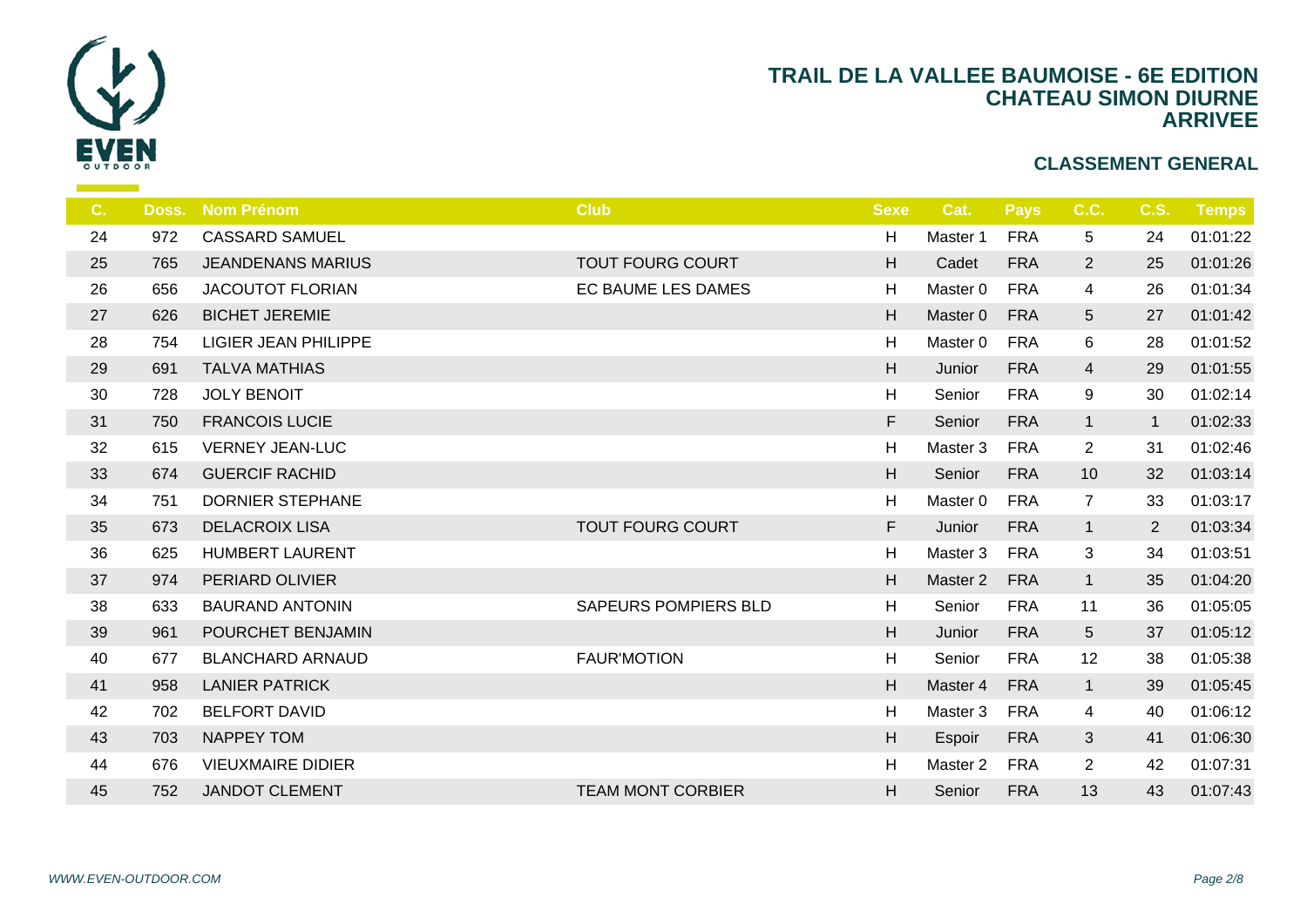

| C. | Doss. | <b>Nom Prénom</b>                | <b>Club</b>      | <b>Sexe</b>               | $\mathbf C$    |
|----|-------|----------------------------------|------------------|---------------------------|----------------|
| 46 | 640   | PHILIPPE ALAIN                   |                  | H                         | Ma             |
| 47 | 634   | <b>HAYE ALAIN</b>                |                  | H                         | Ma             |
| 48 | 697   | DAVAL BERNARD                    |                  | H                         | Ma             |
| 49 | 973   | <b>CHOPARD MICHEL</b>            |                  | H                         | Ma             |
| 50 | 684   | CAPELLI UGO                      |                  | H                         | Es             |
| 51 | 694   | <b>LAROYENNE LUC</b>             |                  | $\boldsymbol{\mathsf{H}}$ | Ma             |
| 52 | 726   | <b>CLAUDEL MARIE</b>             |                  | F.                        | Ma             |
| 53 | 631   | RICHARD BENOIT                   |                  | H                         | Ma             |
| 54 | 671   | <b>CASSARD JOHAN</b>             |                  | H                         | S <sub>6</sub> |
| 55 | 744   | PRUDHAM OLIVIER                  |                  | H                         | Ma             |
| 56 | 739   | <b>VUILLEMENOT JEAN-BAPTISTE</b> |                  | $\boldsymbol{\mathsf{H}}$ | S <sub>d</sub> |
| 57 | 668   | <b>CORNELOUP THIBAUT</b>         |                  | $\boldsymbol{\mathsf{H}}$ | Ma             |
| 58 | 610   | PION LUCIEN                      |                  | H                         | Ma             |
| 59 | 760   | <b>LOCATELLI DOMINIQUE</b>       |                  | $\mathsf H$               | Ma             |
| 60 | 654   | <b>DEBOIS ADELINE</b>            |                  | F.                        | Ma             |
| 61 | 653   | <b>COURPASSON SARAH</b>          |                  | F                         | Ma             |
| 62 | 648   | <b>NAPPEY MARGAUX</b>            |                  | F.                        | $S_6$          |
| 63 | 736   | <b>VERMOT DAVID</b>              | <b>SANCEY RC</b> | $\mathsf H$               | Ma             |
| 64 | 689   | PAGE SABRINA                     |                  | F.                        | Ma             |
| 65 | 734   | <b>HUG CATHERINE</b>             |                  | F.                        | Ma             |
| 66 | 721   | <b>WIDMER EMMA</b>               |                  | F                         | Es             |
| 67 | 755   | EL OMRI INES                     |                  | F                         | Es             |
|    |       |                                  |                  |                           |                |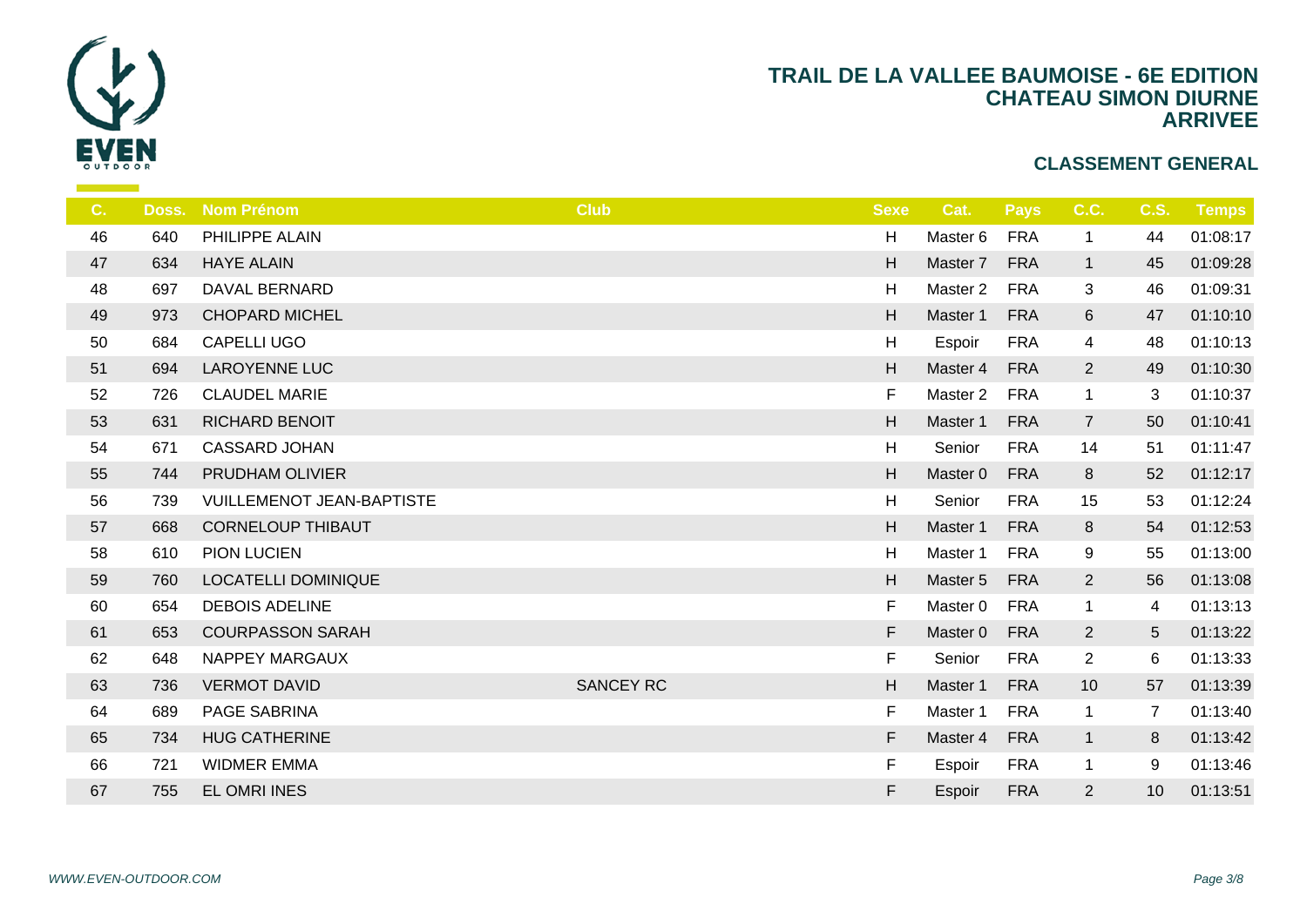

| C <sub>1</sub> | Doss. | <b>Nom Prénom</b>          | <b>Club</b>         | <b>Sexe</b>               |                |
|----------------|-------|----------------------------|---------------------|---------------------------|----------------|
| 68             | 759   | <b>BERGEROT SEBASTIEN</b>  |                     | H                         | Ma             |
| 69             | 678   | <b>VERMOT MARIE</b>        |                     | F.                        | $C_{i}$        |
| 70             | 723   | <b>VERMOT JEROME</b>       |                     | H                         | Ma             |
| 71             | 706   | <b>SIMONIN NICOLAS</b>     |                     | H                         | Ma             |
| 72             | 711   | PERREY DIDIER              |                     | H                         | Ma             |
| 73             | 747   | <b>CUZACQ RENALD</b>       |                     | H                         | Ma             |
| 74             | 657   | <b>AYMONNIER MAXIME</b>    |                     | H                         | Ma             |
| 75             | 777   | <b>ROUHIER MARINA</b>      |                     | F.                        | Ma             |
| 76             | 715   | <b>NICOUD EMILIENNE</b>    |                     | F                         | Ma             |
| 77             | 700   | <b>MILON THOMAS</b>        |                     | H                         | S <sub>d</sub> |
| 78             | 746   | <b>CRETIN CYRIL</b>        |                     | H                         | S <sub>6</sub> |
| 79             | 727   | PARENT GLADYS              |                     | F.                        | S <sub>d</sub> |
| 80             | 660   | <b>ALMAND PHILIPPE</b>     |                     | H                         | Ma             |
| 81             | 704   | <b>MULLER SONIA</b>        |                     | F.                        | Ma             |
| 82             | 970   | <b>LOMBARDOT JULIEN</b>    |                     | H                         | Ma             |
| 83             | 690   | <b>LAPPRAND PIERRE</b>     |                     | H                         | Ma             |
| 84             | 735   | <b>CARRARA CHRISTIAN</b>   | <b>SG HERICOURT</b> | H                         | Ma             |
| 85             | 762   | MEYER REMY-GEOFFREY        |                     | $\boldsymbol{\mathsf{H}}$ | S <sub>6</sub> |
| 86             | 685   | <b>CARTON MARIE NOELLE</b> | ATHLE21             | F                         | Ma             |
| 87             | 716   | <b>CHARBONNIER DANIEL</b>  |                     | H                         | Ma             |
| 88             | 733   | <b>LASSAUCE FRANCIS</b>    |                     | H                         | Ma             |
| 89             | 641   | <b>MARION AURELIE</b>      | ATHLE21             | F                         | Ma             |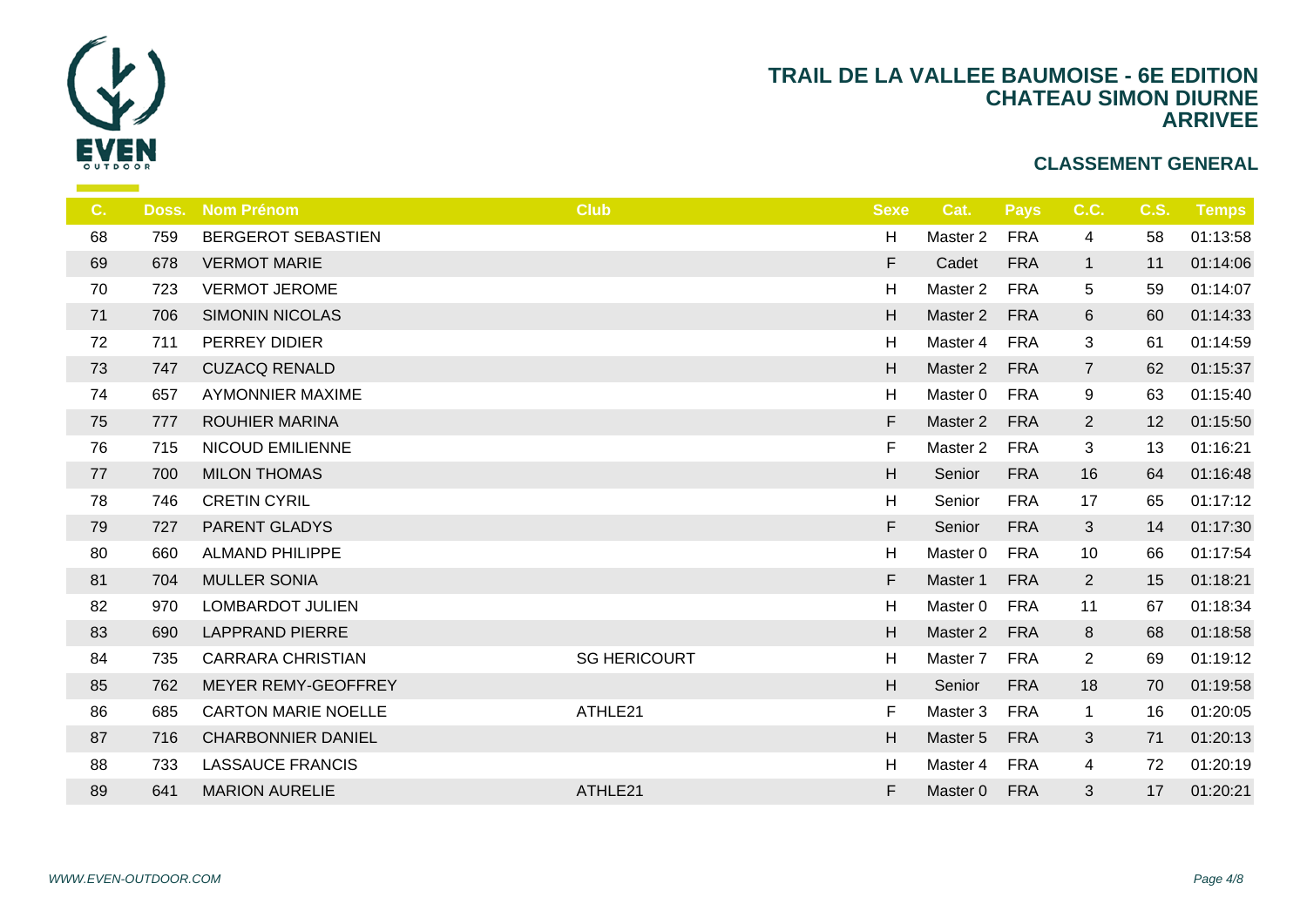

| C.  | Doss. | <b>Nom Prénom</b>                 | <b>Club</b>       | <b>Sexe</b> |                |
|-----|-------|-----------------------------------|-------------------|-------------|----------------|
| 90  | 647   | <b>GOUGEARD LOUIS</b>             |                   | H           | $C_{i}$        |
| 91  | 619   | <b>TIROLE PATRICK</b>             |                   | H           | Ma             |
| 92  | 738   | <b>CARNET FREDERIC</b>            |                   | H           | Ma             |
| 92  | 758   | <b>KANAR SIBEL</b>                |                   | F           | S <sub>6</sub> |
| 94  | 622   | <b>TRIBOUT NICOLAS</b>            |                   | H           | Ma             |
| 95  | 768   | <b>DUPALUT STEPHANE</b>           |                   | H           | Ma             |
| 95  | 767   | <b>DUPALUT SABINE</b>             |                   | F           | Ma             |
| 97  | 616   | <b>NACHIN SANDRINE</b>            |                   | F.          | Ma             |
| 98  | 669   | <b>LAUPER AUDREY</b>              |                   | F           | Ma             |
| 99  | 748   | <b>DERAY KEVIN</b>                |                   | H           | S <sub>6</sub> |
| 100 | 701   | <b>ADAM FRANCK</b>                |                   | H           | Ma             |
| 101 | 770   | <b>FUENTES MAXIME</b>             |                   | H           | Ma             |
| 102 | 650   | PAQUIS JEAN NOEL                  |                   | H           | Ma             |
| 103 | 708   | <b>VIEILLARD STEPHANE</b>         |                   | H           | Ma             |
| 103 | 707   | <b>VIEILLARD PELLEGRINI JULIE</b> |                   | F.          | Ma             |
| 105 | 753   | DORDOR MELODY                     |                   | F.          | Ma             |
| 106 | 607   | <b>DECREUSE MARION</b>            |                   | F.          | Ma             |
| 107 | 699   | <b>LORET YVES</b>                 | <b>BOURGUIRUN</b> | H           | Ma             |
| 108 | 603   | PUTAUD APOLLO77 JEAN-PHILIPPE     | <b>DASLOIX</b>    | H           | Ma             |
| 109 | 960   | <b>THUAUD PATRICE</b>             |                   | H           | Ma             |
| 110 | 698   | <b>FLEURY CYRIL</b>               |                   | H           | Ju             |
| 111 | 766   | <b>BAROLET STEPHEN</b>            |                   | H           | S <sub>6</sub> |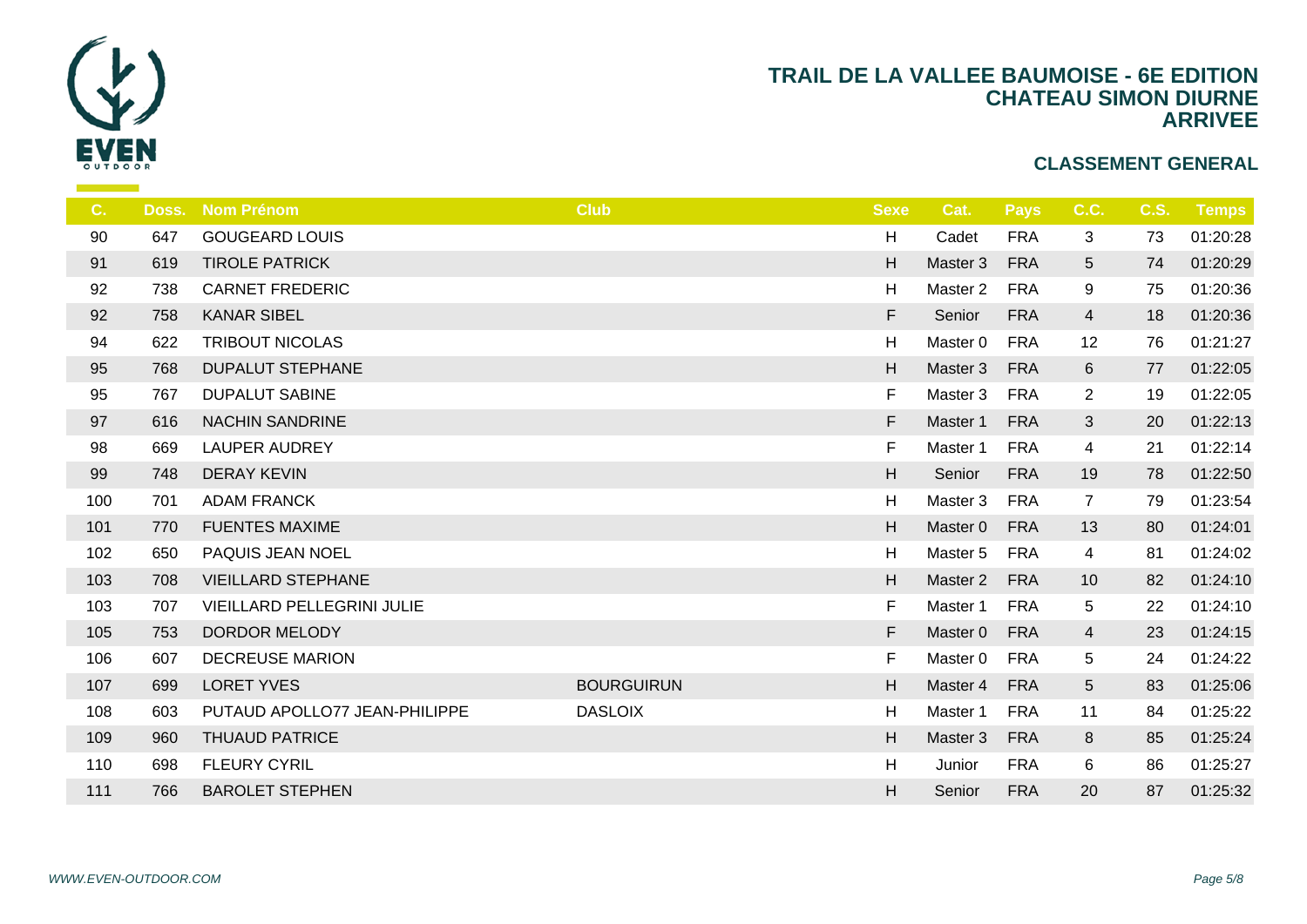

| C.  | Doss. | <b>Nom Prénom</b>         | <b>Club</b>                    | <b>Sexe</b> |                |
|-----|-------|---------------------------|--------------------------------|-------------|----------------|
| 112 | 683   | PETITJEAN JORIS           |                                | H           | S6             |
| 113 | 741   | PERROT ERIC               |                                | H           | Ma             |
| 114 | 611   | <b>STEINER JULIE</b>      |                                | F           | Ma             |
| 115 | 629   | <b>AMIOTTE PATRICK</b>    |                                | H           | Ma             |
| 116 | 952   | PIEGELIN MICHEL           |                                | H           | Ma             |
| 117 | 764   | <b>MAGNIN MARYSE</b>      |                                | F           | Ma             |
| 117 | 763   | <b>MARTIN NADIA</b>       |                                | F           | Ma             |
| 119 | 959   | MONCAYE ELYO              |                                | H           | $C_{i}$        |
| 120 | 951   | <b>GANDELIN VERONIQUE</b> |                                | F.          | Ma             |
| 121 | 968   | <b>SIMONIN MARYLENE</b>   |                                | F           | Ma             |
| 122 | 643   | <b>GUYOT CHRISTELLE</b>   | ATHLE 21 AOA                   | F           | Ma             |
| 123 | 642   | <b>ROUSSEL LYDIE</b>      | ATHLE 21                       | F           | Ma:            |
| 124 | 617   | MOREL GERARD              |                                | H           | Ma             |
| 125 | 712   | NAPPEY JUDIE              |                                | F           | Ju             |
| 126 | 664   | <b>MORAS SYLVAINE</b>     |                                | F           | Ma             |
| 127 | 745   | <b>FORTERRE NATHALIE</b>  |                                | F.          | Ma             |
| 128 | 966   | <b>KASSAN CHAHIRA</b>     |                                | F.          | Ma             |
| 129 | 969   | <b>INVERNIZZI EMILIE</b>  |                                | F           | Ma             |
| 130 | 665   | <b>BEHRA FABIEN</b>       |                                | H           | Ma             |
| 131 | 953   | <b>SIMON CAMILLE</b>      |                                | F           | S <sub>6</sub> |
| 132 | 705   | <b>DISPENZA LAETITIA</b>  |                                | F.          | Ma             |
| 133 | 725   | <b>KOCAMAN HALIL</b>      | SAPEURS POMPIERS BAUME LES DAI | H           | Ma             |
|     |       |                           |                                |             |                |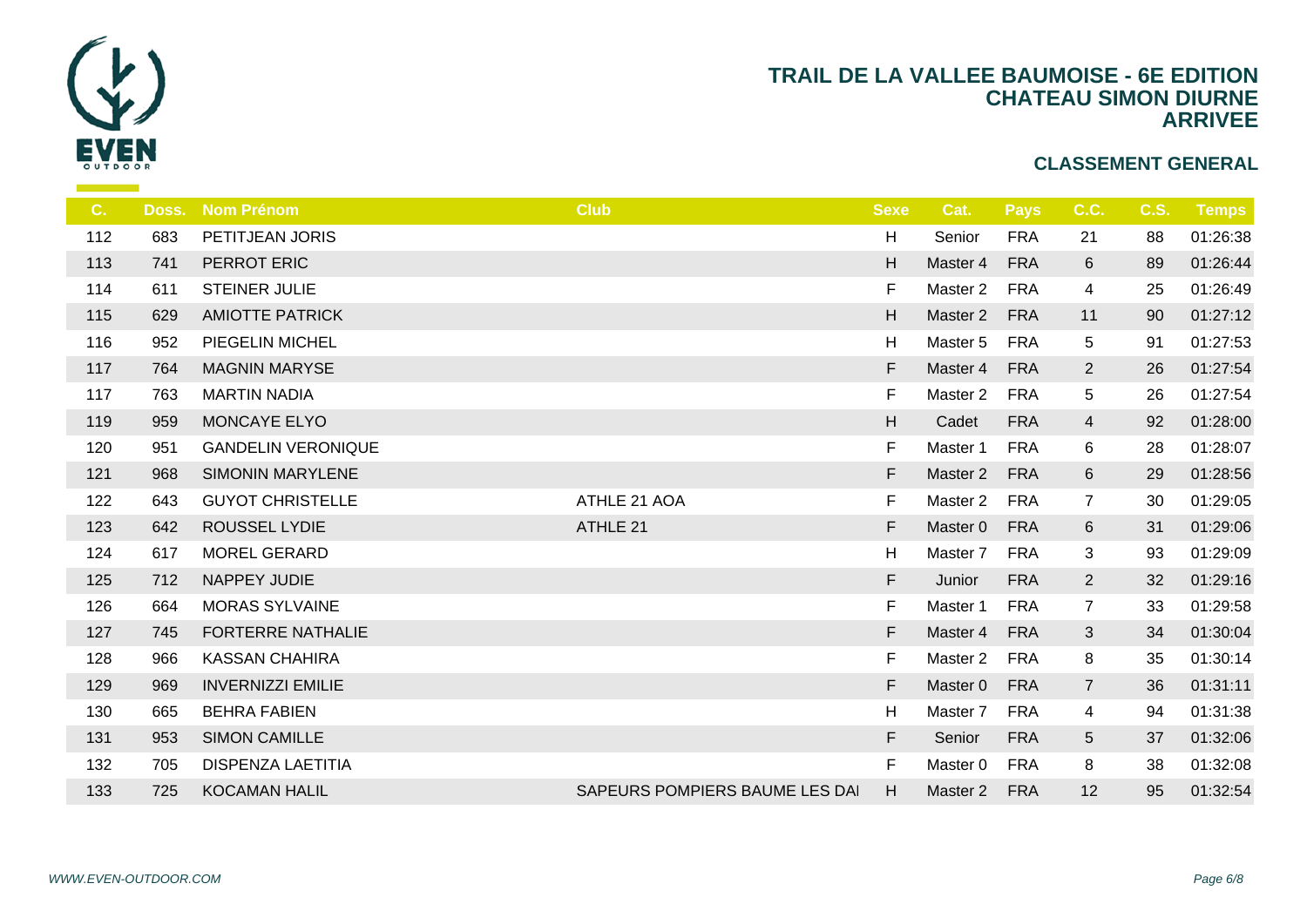

| C.  | Doss. | <b>Nom Prénom</b>             | <b>Club</b>          | <b>Sexe</b>               |                |
|-----|-------|-------------------------------|----------------------|---------------------------|----------------|
| 134 | 661   | <b>RICHARD PHILIPPE</b>       |                      | H                         | Ma             |
| 135 | 737   | PRETOT STEPHANE               |                      | H                         | Ma             |
| 136 | 714   | <b>GELHAUSEN MELANIE</b>      |                      | F.                        | S6             |
| 137 | 655   | TELLIER JEAN-PASCAL           | VAL DE GRAY MARATHON | H                         | Ma             |
| 138 | 964   | PION JEAN-LOUIS               |                      | H                         | Ma             |
| 138 | 645   | <b>FERRIS MAXENCE</b>         |                      | $\boldsymbol{\mathsf{H}}$ | C <sub>i</sub> |
| 140 | 663   | <b>VERDOT SYLVAIN</b>         |                      | H                         | $S_{\epsilon}$ |
| 141 | 722   | PRUDHAM DANIEL                |                      | H                         | Ma             |
| 142 | 971   | <b>VARDANEGA FREDERIC</b>     |                      | H                         | Ma             |
| 143 | 954   | <b>VERMOT DESROCHES CELIA</b> |                      | F                         | S <sub>6</sub> |
| 144 | 717   | AMEY EDITH                    |                      | F                         | Ma             |
| 145 | 719   | <b>CLAIR STEPHANIE</b>        |                      | F                         | Ma             |
| 146 | 742   | JACOB ELOISE                  |                      | F.                        | S6             |
| 147 | 687   | <b>TAILLARD MANON</b>         |                      | F                         | S <sub>6</sub> |
| 148 | 957   | POETE JULIE                   |                      | F.                        | Ma             |
| 149 | 608   | <b>VERNEREY LUCIE</b>         |                      | F.                        | Ma             |
| 150 | 620   | <b>BREZARD NADEGE</b>         |                      | F                         | Ma             |
| 151 | 628   | <b>MOREL ISABELLE</b>         |                      | F                         | Ma             |
| 152 | 731   | <b>DEVOILLE JULIE</b>         |                      | F.                        | Es             |
| 153 | 740   | <b>VALOT NOEMIE</b>           |                      | F                         | Es             |
| 153 | 612   | <b>WALGER VALERIE</b>         |                      | F                         | Ma             |
| 155 | 639   | <b>BOUTELOUP SEBASTIEN</b>    |                      | H.                        | Ma             |
|     |       |                               |                      |                           |                |